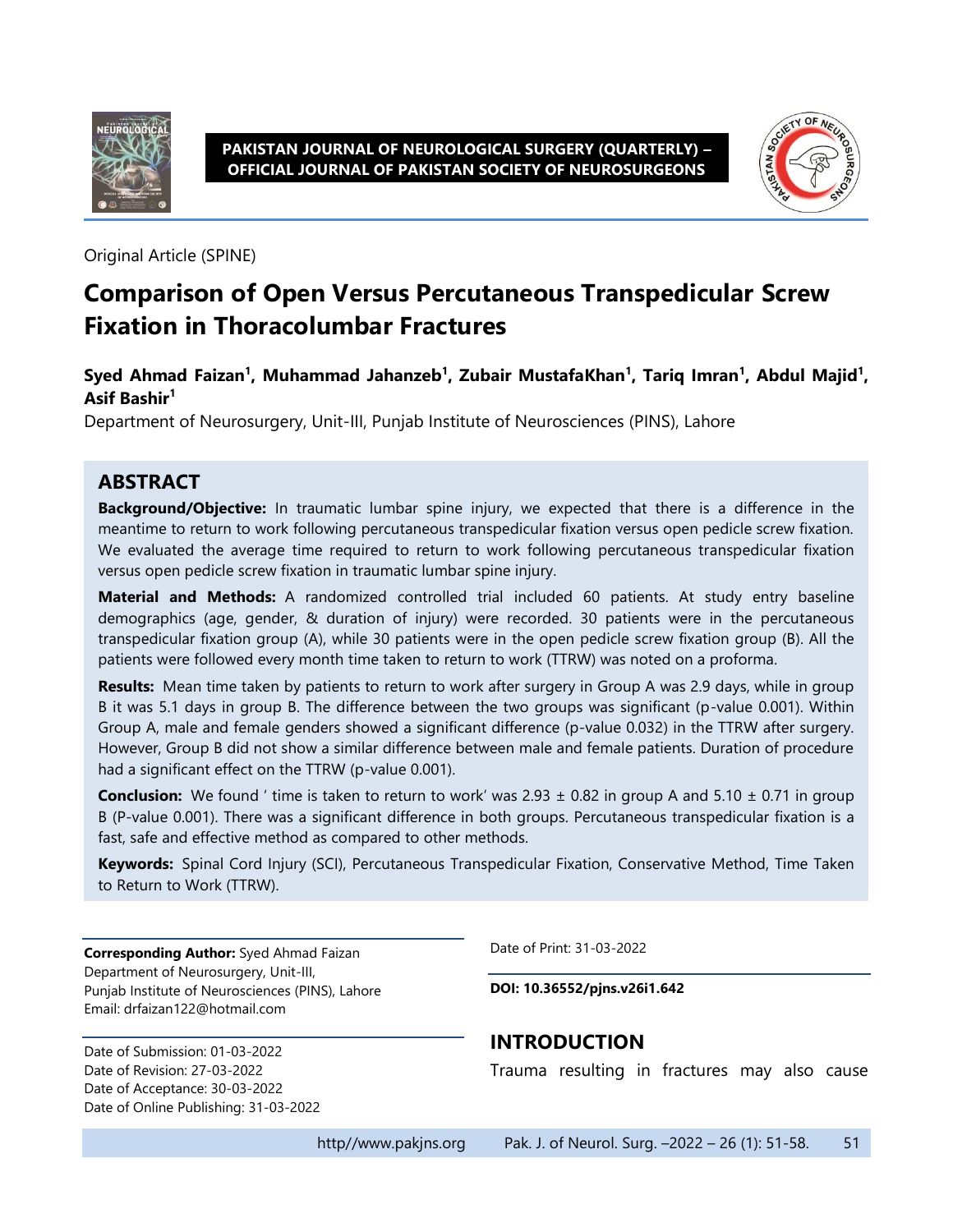concomitant spinal cord injuries (SCI) with varying degrees of neurologic dysfunction. These can be treated conservatively with bed rest, closed reduction of fractures with functional bracing, or surgically with open reduction and internal fracture fixation. In traumatic lumbar spine injury, we expected that there is a difference in the meantime to return to work following percutaneous transpedicular fixation versus open pedicle screw fixation. The purpose of the study was to evaluate the average time required to return to work following percutaneous transpedicular fixation versus open pedicle screw fixation in traumatic lumbar spine injury. Spinal cord injury (SCI) is a debilitating neurological illness that has a substantial cost impact on those who suffer from it. National Spinal Cord Injury mentioned that 1212500 new cases of SCI were reported in the northern USA per year. Ninety percent of SCI cases are traumatic and prevalent due to traffic accidents, violence, and falls. SCI affects adults more commonly than children. Men are more affected in their early and late adulthood, whereas women are more vulnerable throughout youth. People of age more than 60 years have considerably worse outcomes than younger patients with SCI, and their injuries are mainly caused by falls and age-related bone abnormalities. 1-2

Thoracolumbar spinal fractures are most common (60%) after trauma.<sup>3</sup> The popular method employs pedicle screw fixation of one vertebra above and one below the fracture. Shortsegment spinal open instrumentation has resulted in the treatment of kyphotic deformities, enhanced initial stability, early painless movement, and indirect spinal canal decompression. <sup>4</sup> Despite these benefits, this method has been linked to a higher infection rate, increased blood loss, paraspinal injury to muscles, a longer operation time, and a longer hospital stay. Furthermore, this approach has the potential to generate long-term deleterious consequences such as muscle denervation, atrophy, and

discomfort. 5 The average duration to return to work following percutaneous transpedicular fixation was 2.13 months, compared to 4.789 months after open pedicle screw fixation in traumatic lumbar spine injury, according to Patil et al. $^6$  Wang et al. $^4$  reported in another research that in traumatic cases, the meantime to recovery with percutaneous transpedicular fixation was 9.73 months compared to 17.6 months with open pedicle screw fixation. We conducted this study to evaluate the time necessary to return to work after traumatic lumbar spine damage using percutaneous transpedicular fixation with open pedicle screw fixation. This study's findings will not only provide local evidence but will also aid in the selection of better management in our community.

Recent advances in SCI medical care have significantly improved SCI diagnosis, stability, survival rates, and patient well-being  $<sup>7</sup>$ . Central</sup> cord syndrome is the commonest SCI caused by hyperextension in the context of underlying cervical stenosis, resulting in sensory and motor dysfunction in the upper extremities. Complications include muscle atrophy, loss of voluntary motor control, stiffness, pressure sores, infections, and breathing issues. SCI may also be caused by nontraumatic reasons including infection, insufficient blood flow, or tumors. 8 Depending on the severity of their SCI, patients may develop paraplegia or Tetraplegia.<sup>9-10</sup> Depending on the particular position and degree of the damage, the limited function may be retained.<sup>8</sup> Trauma is a major risk factor for many types of vertebral fractures. After very little trauma, asymptomatic congenital defects might cause substantial neurological deficits such as hemiparesis.<sup>1-8.</sup>

# **MATERIALS AND METHODS**

# **Study Design and Setting**

A randomized controlled trial was performed at the Lahore General Hospital, Lahore. The study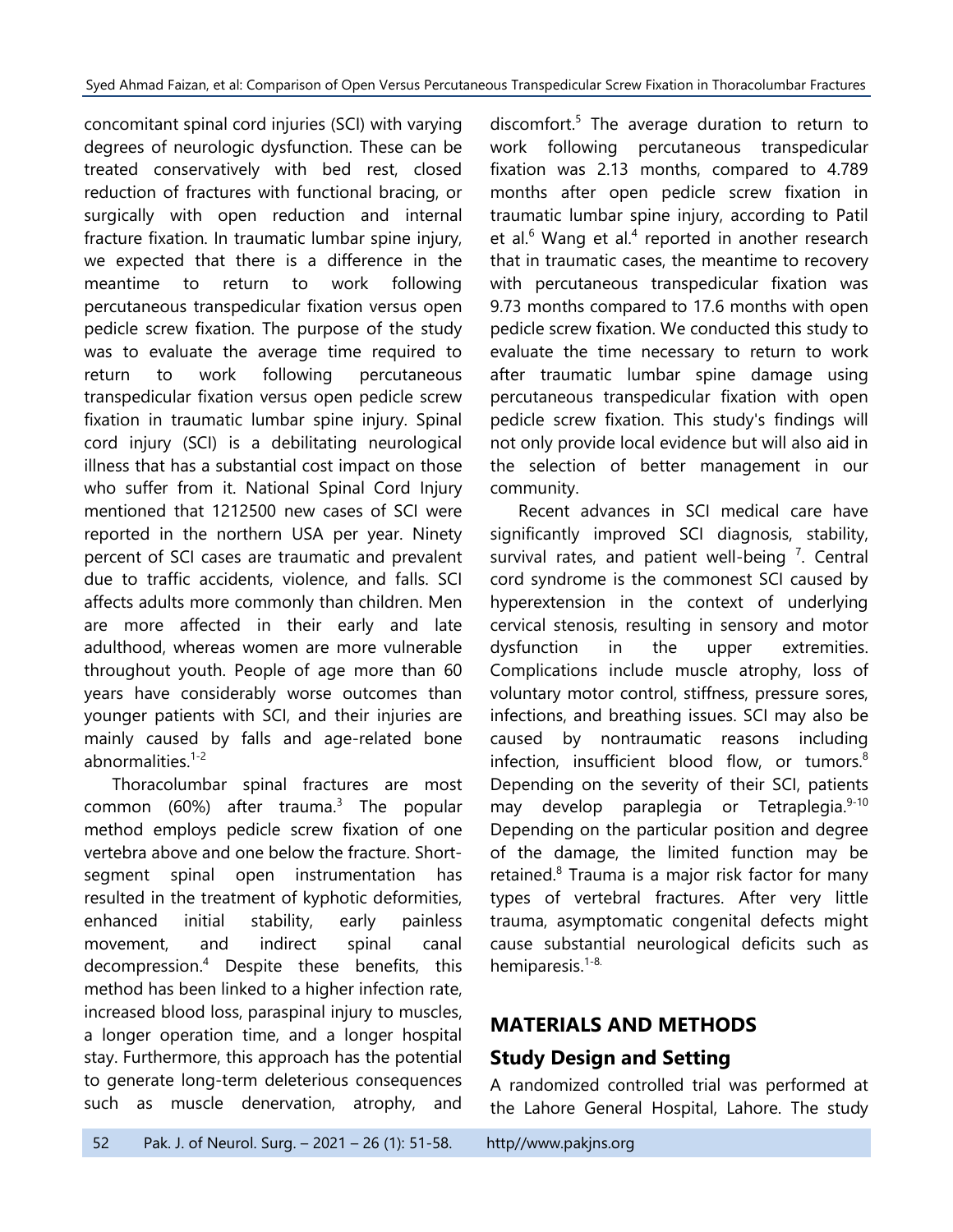was conducted for 6 months from 11-09-2020 to11-03-2021.

## **Sampling**

The sample size was calculated using the following assumptions: level of significance: 5%, power of test: 80%, and using mean duration of time taken to return to work (TTRW) of 2.13  $\pm$ 1.457 months after percutaneous transpedicular fixation as compared to  $4.789 \pm 2.838$  months after open pedicles crew fixation in traumatic lumbar spine injury. The total sample size calculated was 50 patients, with 30 patients in each group. A non-probability, consecutive sampling was considered.

## **Inclusion Criteria**

Patients of both genders between 18 – and 50 years of age having a traumatic lumbar spinal injury and presenting to a hospital within 72 hours were included. Patients who were neurologically intact having a TELIS  $\geq$  4 were included.

# **Exclusion Criteria**

Patients with multilevel spinal injury or having a complete spinal cord injury, or multi-organ trauma were included. Unstable patients or those who refused consent were not included.

# **Patients' Groups**

Following approval from the institution's ethics committee, 60 patients (30 in each group) who met the inclusion criteria were enrolled. Both groups were randomly assigned using the lottery technique. The group assignments were written on paper and placed in an opaque jar to be chosen when the patient was in for the treatment. Thirty patients were included in the percutaneous transpedicular fixation group (A), while thirty patients were included in the open pedicle screw

#### fixation group (B). **Data Collection**

All patients were followed up every month, and the time it took them to return to work was recorded on a specifically developed proforma. At the start of the trial, baseline demographics (age, gender, and length of illness) were collected.

# **Surgical Procedure**

All patients in the percutaneous transpedicular fixation group (A) were treated with a free hand method under fluoroscopy, utilizing the equipment designed for percutaneous pedicle screw fixation. All patients had 2 g of Cefacidal as antibiotic prophylaxis before being operated on in a facedown position and under general anesthesia, with thoracic and pelvic supports used to achieve postural fracture reduction. Stabbing incisions were made to ascertain the right vertebral and pedicular levels using C-arm fluoroscopy. Following the fracture, Jamshidi bone needles and K-wires will be inserted into the pedicles of the spinal bodies. Screws were inserted into the pedicles and bonded to the screw lengtheners by drilling above the K-wires. Pedicle screws with diameters ranging from 5.0 to 7.5 mm and lengths ranging from 30 to 50 mm were utilized. The surgeon will calculate the slopes of the rods and prepare them accordingly. With given stabilizations, the rods were inserted from cephalic to caudal. The rods were immobilized after installation, the implant placement was corrected and verified. Suture material was then used to seal the skin. After postural reduction, in instances with multisectional displaced fractures, the specified technique and the reduction with balloon (BAERbrainstem auditory evoked responses) technique were combined for fracture reduction and spinal body gap filling.

Patients in the open pedicle screw fixation group (B) underwent standard open pedicle screw instrumentation, including bone grafting and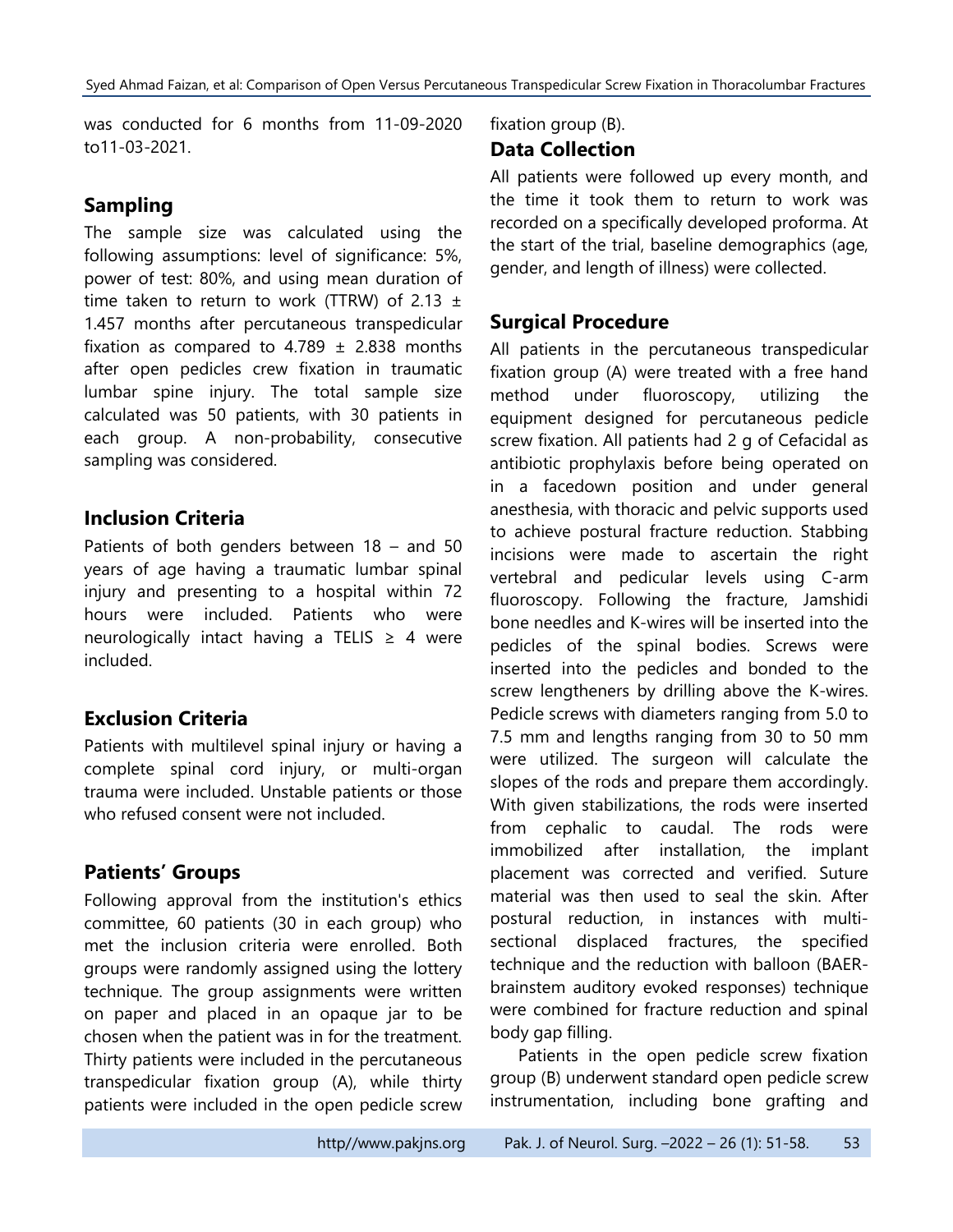BAER procedures as needed, while receiving bacterial prophylaxis. While all patients in the open pedicle screw fixation group were braced for 6 and 8 weeks postoperatively. Most patients in the percutaneous transpedicular fixation group did not require bracing.

#### **Data Analysis**

The data were examined using a statistical analysis tool (SPSS version 25). For quantitative characteristics such as age, fracture duration,

**Table 1:** Distribution of age ( $N = 60$ ). Group A ( $n = 30$ ): percutaneous transpedicular fixation group; Group B ( $n = 30$ ): pedicle screw fixation group.

|                                                  | <b>Counts and</b>  | <b>Groups</b>  |                | Total      |
|--------------------------------------------------|--------------------|----------------|----------------|------------|
| <b>Age Groups</b>                                | <b>Percentages</b> | <b>Group A</b> | <b>Group B</b> | $(n = 60)$ |
| $18 - 40$ years                                  | Count              | 27 (45%)       | 23 (38.3%)     | 50 (83.3%) |
| $41 - 50$ years                                  | Count              | 3(5%)          | 7 (11.7%)      | 10 (16.7%) |
| Mean $\pm$ SD (group A) = 33.30 $\pm$ 7.64 years |                    |                |                |            |
| $Mean \pm SD$ (group B) = 33.27 $\pm$ 8.97 years |                    |                |                |            |

| <b>Table 2:</b> Distribution of gender ( $N = 60$ ). |                                           |                                 |                |                     |
|------------------------------------------------------|-------------------------------------------|---------------------------------|----------------|---------------------|
| Gender                                               | <b>Counts &amp;</b><br><b>Percentages</b> | <b>Groups</b><br><b>Group A</b> | <b>Group B</b> | Total<br>$(n = 60)$ |
| Male                                                 | Count                                     | 21 (35%)                        | 21 (35%)       | 42 (70%)            |
| Female                                               | Count                                     | 9(15%)                          | 9(15%)         | 18 (30%)            |

**Table 3:** Distribution of duration of fractures, procedures, time taken to return to work ( $N = 60$ ).

| <b>Duration</b>                        |                   | Group A (mean $\pm$ SD) Group B (mean $\pm$ SD) |
|----------------------------------------|-------------------|-------------------------------------------------|
| Duration of fractures                  | $23 \pm 11.01$    | $36.50 \pm 19.11$                               |
| Duration of procedures                 | $62.13 \pm 11.62$ | $36.50 \pm 17.11$                               |
| Time taken to return to<br><b>work</b> | $2.93 \pm 0.82$   | $5.10 \pm 0.71$                                 |

**Table4:** Comparison of both groups for TTRW using independent sample t-test  $(N = 60)$ .

| Parameter                  | <b>Groups</b> | Number of<br>samples | Mean $±$ SD<br>(Days) | p-value      |
|----------------------------|---------------|----------------------|-----------------------|--------------|
| Group A                    |               |                      | $2.9333 \pm$          | $0.001*$     |
| Time is taken to return to |               | 30                   | 0.82768               | (significant |
| work (TTRW)                |               | 30                   | 5.1000 $\pm$          | result)      |

operation duration, and time to return to work, mean SD was reported. Qualitative factors such as gender, frequency, and percentage were calculated. The differences in the time it took for both groups to return to work were statistically assessed using the student t-test. The time it took to return to work was divided based on age, gender, fracture duration, and operation length. Post-stratification using the student t-test for both groups.

**Group B** 0.71197

# **RESULTS**

### **Age Distribution**

Mean age was 33.0 years in group A, and 33.27 years in group B. In group A, 27 (45%) were in the age group of  $18 - 40$  years and 3 (5%) were in the age group of  $41 - 50$  years. In group B, 23 (38.3%) were in the age group of 18 – 40 years and 7 (11.7%) were in the age group of  $41 - 50$  years **(Table 1)**.

### **Gender Distribution**

In both groups, 35% were male and 15% were female patients **(Table 2)**.

# **Comparison of 'TTRW in Both Groups**

The mean time taken by patients to return to work after surgery in Group A was 2.9 days, while in group B it was 5.1 days in group B. The difference between the two groups was significant (p-value 0.001) See **Table 4**.

**Stratification of the Effect of Age Groups on 'TTRW' in**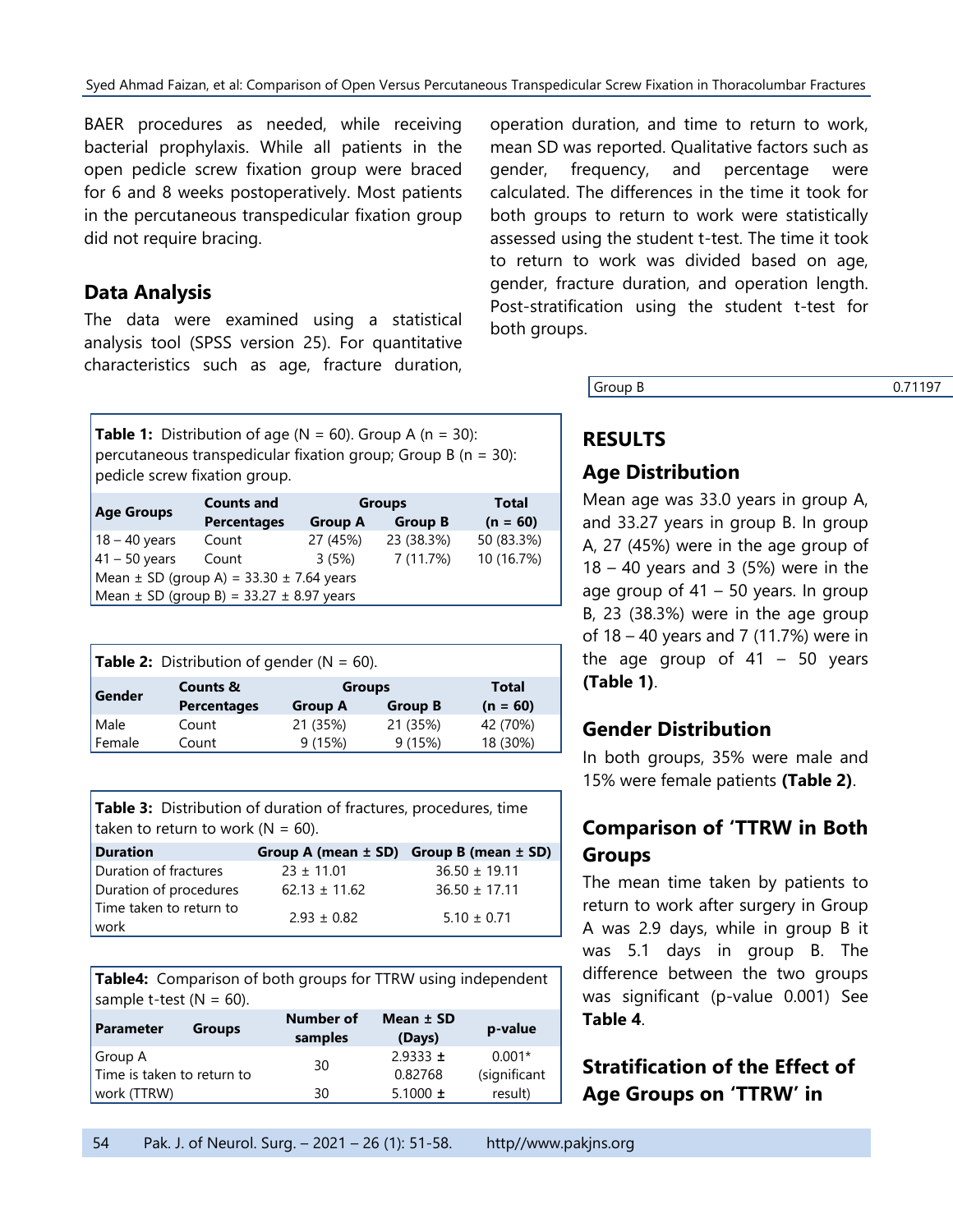### **Groups**

Time is taken by patients of different age groups to return to work after surgery. The differences between the patients from two age groups within group A or B were insignificant. However, Group A and B had a significant difference in their P values (0.886 vs. 0.440), see **Table 5.**

# **Stratification for 'TTRW Concerning Gender**

Within Group A, male and female genders showed a significant difference (p-value 0.032) in the time taken to return to work after surgery. However, Group B did not show a similar difference between male and female patients. See **Table 6.**

# **Stratified Values for the Effect of Duration of Fracture on the TTRW**

Duration of fracture had little effect (p-value 0.743 vs. 0.640) on the time taken to return to work in both Group A and B respectively. See **Table 7.**

# **Stratified Values for TTRW W.R.T. duration of Procedure**

Duration of procedure had a significant effect on the time taken to return to work (p-value 0.001). See **Table 8**.

**Table 5:** Stratification for TTRW concerning age using independent sample t-test  $(N = 60)$ .

| Parameter                                 | <b>Groups</b> | <b>Age Groups</b><br>(Years) | Mean $±$ SD       | p-value |
|-------------------------------------------|---------------|------------------------------|-------------------|---------|
|                                           | Α             | $18 - 40$                    | $2.9259 \pm 0.82$ | 0.886   |
| Time taken to<br>return to work<br>(TTRW) |               | $41 - 50$                    | $3.0000 \pm 1.00$ |         |
|                                           |               | $18 - 40$                    | $5.0435 \pm 0.76$ |         |
|                                           | B             | $41 - 50$                    | $5.2857 \pm 0.48$ | 0.440   |

**Table 6:** Stratification for TTRW concerning gender using independent sample t-test ( $N = 60$ ).

| <b>Parameter</b>                          | <b>Groups</b> | Gender | Mean ± SD         | p-value                 |
|-------------------------------------------|---------------|--------|-------------------|-------------------------|
| Time taken to<br>return to work<br>(TTRW) |               | Male   | $3.1429 \pm 0.79$ | 0.032                   |
|                                           | А             | Female | $2.4444 \pm 0.72$ | (significant<br>result) |
|                                           | В             | Male   | $5.0476 \pm 0.74$ | 0.548                   |
|                                           |               | Female | $5.2222 \pm 0.66$ |                         |

**Table 7:** Stratification for TTRW concerning the duration of the fracture using independent sample t-test ( $N = 60$ ).

| <b>Parameter</b>                          | <b>Groups</b> | <b>Duration of</b><br><b>Fracture Group</b> | Mean $±$ SD                            | p-<br>value |
|-------------------------------------------|---------------|---------------------------------------------|----------------------------------------|-------------|
| Time taken to<br>return to work<br>(TTRW) | Group A       | $1 - 20$ hours<br>$> 20$ hours              | $2.8947 \pm 0.80$<br>$3.0000 \pm 0.89$ | 0.743       |
|                                           | Group B       | $1 - 20$ hours<br>> 20 hours                | $5.1818 \pm 0.75$<br>$5.0526 \pm 0.70$ | 0.640       |

**Table 8:** Stratification for TTRW concerning the duration of the procedure using independent sample t-test  $(N = 60)$ .

| <b>Parameter</b>                  | <b>Duration of</b><br><b>Procedure Group</b> | Mean ± SD         | p-value                 |
|-----------------------------------|----------------------------------------------|-------------------|-------------------------|
| Time taken to return<br>I to work | $\epsilon$ = 90 min                          | $3.5476 \pm 1.27$ | 0.001                   |
|                                   | $> 90$ min                                   | $5.1111 \pm 0.67$ | (significant<br>result) |

#### **DISCUSSION**

Recent breakthroughs in SCI medical care have considerably improved SCI diagnosis, stability, survival rate, and patient well-being.<sup>7</sup> In the

present study, we found that the average time it took patients in Group A to return to work following surgery was 2.9 days, whereas it was 5.1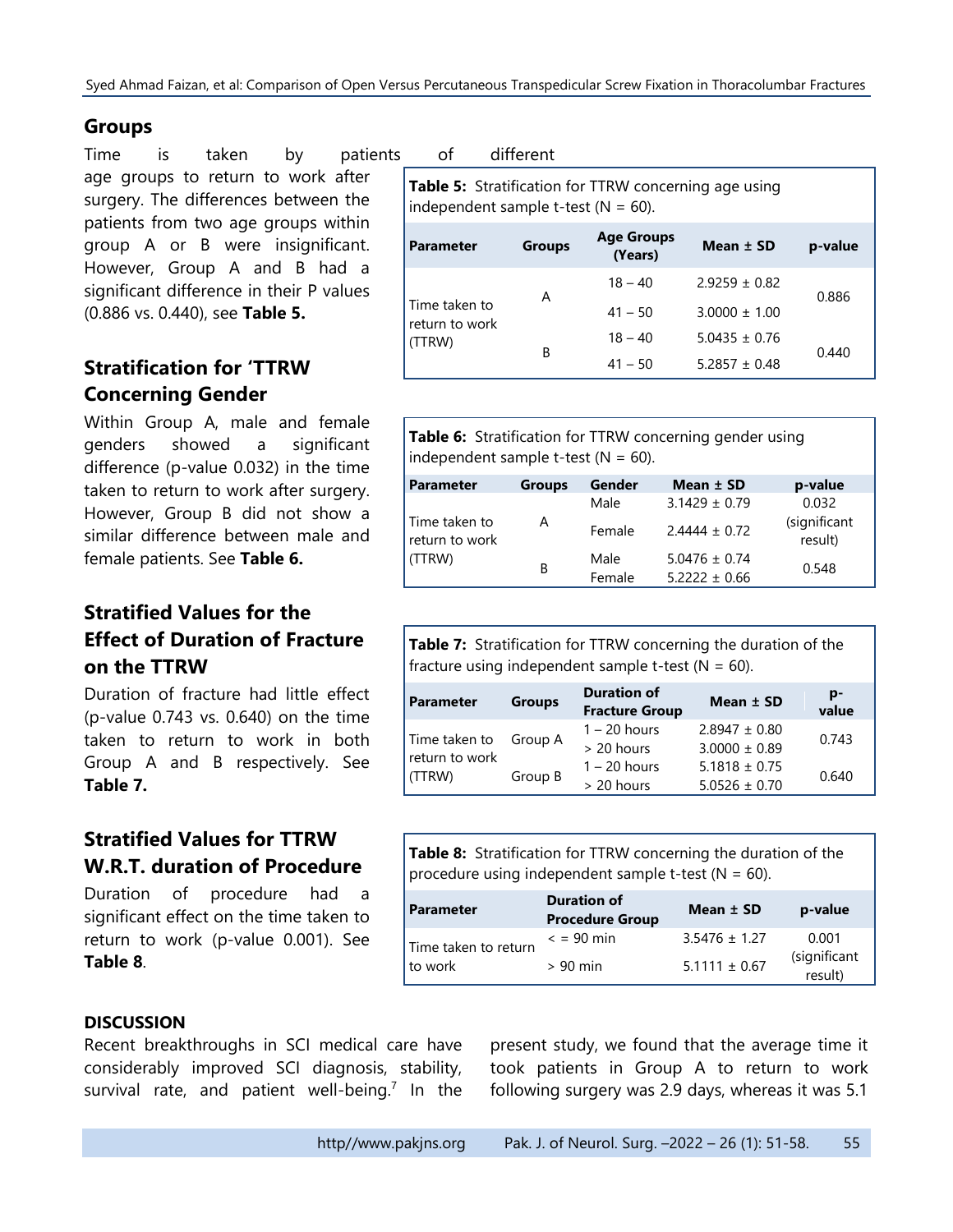days in Group B. There was a considerable difference between the two groups (p-value 0.001). The male and female genders in Group A had a significant difference (p-value 0.032) in the time it took to return to work following surgery. However, there was no difference between male and female patients in Group B. The length of the treatment had a substantial impact on the time it took to return to work (p-value 0.001). The average time to return to work following percutaneous transpedicular fixation versus open pedicle screw fixation in traumatic lumbar spine injury is compared in this study. Time to return to work was determined to be 2.930.82 in group A and 5.100.71 in group B. In both groups, there was a substantial difference. As a result, Wang et al  $(2017)^4$  found that in traumatic lumbar spine damage, percutaneous transpedicular fixation was superior to open pedicle screw fixation. Percutaneous transpedicular fixation is a quick, painless, and efficient procedure. 4

There has been recent evolution in PPSF (percutaneous pedicle screw fixation). When compared to OIF (open internal fixation), it may have similar curative results, but it is linked with less trauma, less bleeding, and a faster recovery. In a study by Yang et al  $(2018)<sup>11</sup>$  the radiographic and clinical outcomes were similar between the two groups in a prospective study; however, the patients treated with PPSF had a significantly shorter operative time, and less loss of blood, and better pain control. However, as compared to OIF, PPSF has several disadvantages. For example, because of the confined operating space, PPSF lacks anatomical indicators, which might raise the risk of facet capsule damage. Because PPSF necessitates the use of specialized equipment, surgical difficulties and the potential of problems such as screw misplacement may be considerable, particularly for surgeons with little expertise. Xray dosage is high, and the educational curve is steep. In conclusion, PPSF has the advantages of reduced surgical stress and faster recovery in the treatment of thoracolumbar and lumbar

fractures. 11

Kocis et al.  $(2020)^{12}$  examined the efficacy of percutaneous and open pedicle screw fixation without fusion in the treatment of type A3 and A4 thoracolumbar fractures. Traumatic thoracolumbar burst fractures are prevalent, although there is no agreement on the best treatment strategy. Thoracolumbar burst fractures were successfully treated with both open and percutaneous short-segment pedicle fixations. Percutaneous or open pedicle screw implantation can be used to treat patients with type A3 and A4 thoracolumbar fractures. Although there was less intraoperative blood loss in the PPSF group, the radiation exposure dosage was two times higher than in the OPSF group. In terms of postoperative Cobb angle and loss of correction, no differences were identified between the groups. None of the patients in their research underwent extra ventral stabilization using cages or plates. There was no distinction between the A3 and A4 fractures. It is well recognized that when two discs rupture, there is a greater loss of reduction than when only one-disc ruptures. Their research backs up the idea that percutaneous spine fixation can be used to treat a subset of thoracolumbar spine fractures (types A3 and A4) without causing neural compression. Blood loss was lower in the percutaneous group, which might be beneficial, especially in the polytraumatized patient  $12$ . According to Li et al, $^{13}$  for patients with type A thoracolumbar fracture, percutaneous screw fixation combined with intermediate screws at the fractured vertebra may more efficiently repair and maintain compromised vertebral height and is a suitable, less intrusive surgical approach.

The surgical strategy of reducing the slipping vertebra is still disputed. After posterior decompression and interbody fusion, the author compared the effectiveness of a percutaneous reduction fixation device to standard open pedicle screw fixation for the treatment of lumbar spondylolisthesis. The patients in a study by Heo et al,<sup>14</sup> had lumbar spondylolisthesis and were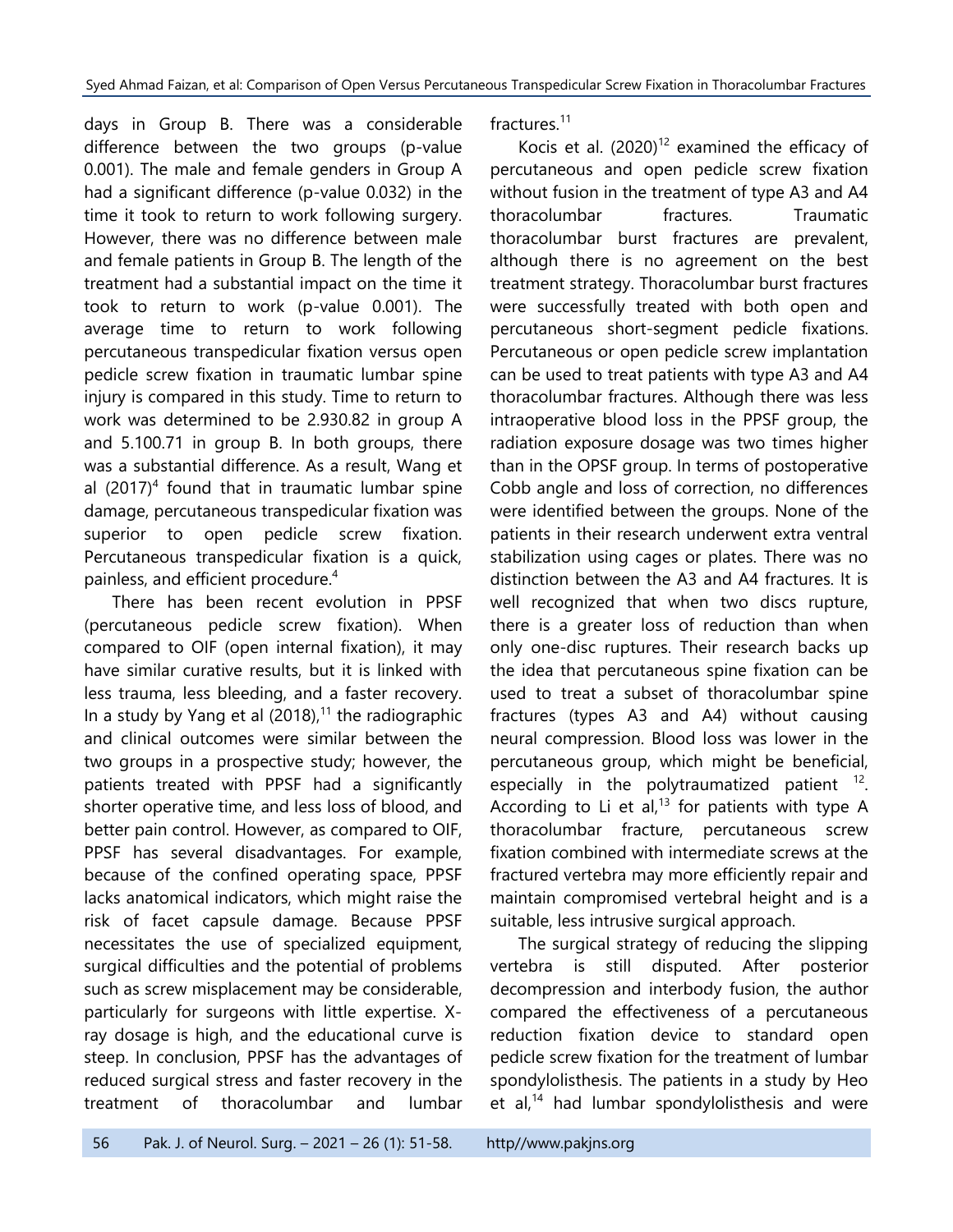treated with either open transpedicular screw fixation and posterior lumbar interbody fusion or PPSF with a reduction system after PLIF. During the follow-up, there were no significant differences in VAS values for back pain and radiculopathy between the two groups, although the final ODI (Oswestry Disability Index) score in the PPSFr group was considerably lower than the OTPSF group.<sup>14</sup> In circumstances where the outcomes are good, percutaneous short-segment pedicle instrumentation might substitute for lengthy open surgery without increasing associated problems. 15

It has been recommended that the minimally invasive percutaneous treatments in instances that accomplish good results might be replaced in many cases with substantial open surgery and not increased related problems. However, more high-quality comparative RCTs are required to examine the prognosis of patients treated with PPSF as opposed to open instrumented procedures. 15

# **CONCLUSION**

In this study, we compare the mean time taken to return to work after percutaneous transpedicular fixation versus open pedicle screw fixation in traumatic lumbar spine injury. We found that Time taken to return to work was  $2.93 \pm 0.82$  in group A and  $5.10 \pm 0.71$  in group B. Difference was significant in both groups. So we concluded that percutaneous transpedicular fixation was better than open pedicle screw fixation in traumatic lumbar spine injury. Percutaneous transpedicular fixation is a fast, safe and effective method. More high-quality RCTs are needed, however, to compare the long-term results of patients utilizing the two treatments.

### **REFERENCES**

1. Hachem LD, Ahuja CS, Fehlings MG. Assessment and management of acute spinal cord injury: from

point of injury to rehabilitation. J Spinal Cord Med. 2017; 40: 665–75.

- 2. Alizadeh A, Dyck SM, Karimi-Abdolrezaee S. Traumatic spinal cord injury: an overview of pathophysiology, models and acute injury mechanisms. Front Neurol. 2019; 10: 282.
- 3. Rajasekaran S, Kanna RM, Shetty AP. Management of thoracolumbar spine trauma: an overview. Indian J Orthop. 2015; 49 (1): 72-82.
- 4. Wang H, Zhou Y, LiC, LiuJ, Xiang L. Comparison of open versus percutaneous pedicle screw fixation using the sex tant system in the treatment of traumatic thoracolumbar fractures. Clin Spine Surg. 2017; 30 (3): E239-E246.
- 5. Mobbs RJ, Phan K, Malham G, Seex K, Rao PJ. Lumbar interbody fusion: techniques, indications and comparison of interbody fusion options including PLIF, TLIF, MI-TLIF, OLIF/ATP, LLIF and ALIF. J Spine Surg. 2015; 1 (1): 2-18.
- 6. Patil RP, Joshi V, Pamecha C, Kumar P, Bisnoi UP. Comparative study between short segment open versus percutaneous pedicle screw fixation with indirect decompression in management of acute burst fracture of thoracolumbar and lumbar spine with minimal neurological deficit in adults. J Spine, 2016; 5: 339.
- 7. Alizadeh A, Dyck SM, Karimi-Abdolrezaee S. Traumatic spinal cord injury: an overview of pathophysiology, models and acute injury mechanisms. Frontiers in Neurology, 2019; 10: 282.
- 8. Spinal cord injury. [Serial on the internet]. Cited 8 Oct, 2020. Last updated 13 Sep, 2020. Available at [https://en.wikipedia.org/wiki/Spinal\\_cord\\_injury.](https://en.wikipedia.org/wiki/Spinal_cord_injury)
- 9. Ditunno JF, Jr, Sipski ML, Posuniak EA, ChenY T, Staas WE, Jr, Herbison GJ. Wrist extensor recovery in traumatic quadriplegia. Arch Phys Med Rehabil. 1987; 68 (5 Pt1): 287–90.
- 10. Folman Y, elMasri W. Spinal cord injury: prognostic indicators. Injury, 1989; 20: 92–3.
- 11. Yang M, Zhao Q, Hao D, Chang Z, Liu S, Yin X. Comparison of clinical results between novel percutaneous pedicle screw and traditional open pedicle screw fixation for thoracolumbar fractures without neurological deficit. International Orthopaedics, 2019; 43 (7): 1749-54.
- 12. Kocis J, Kelbl M, Kocis T, Návrat T. Percutaneous versus open pedicle screw fixation for treatment of type A thoracolumbar fractures. European Journal